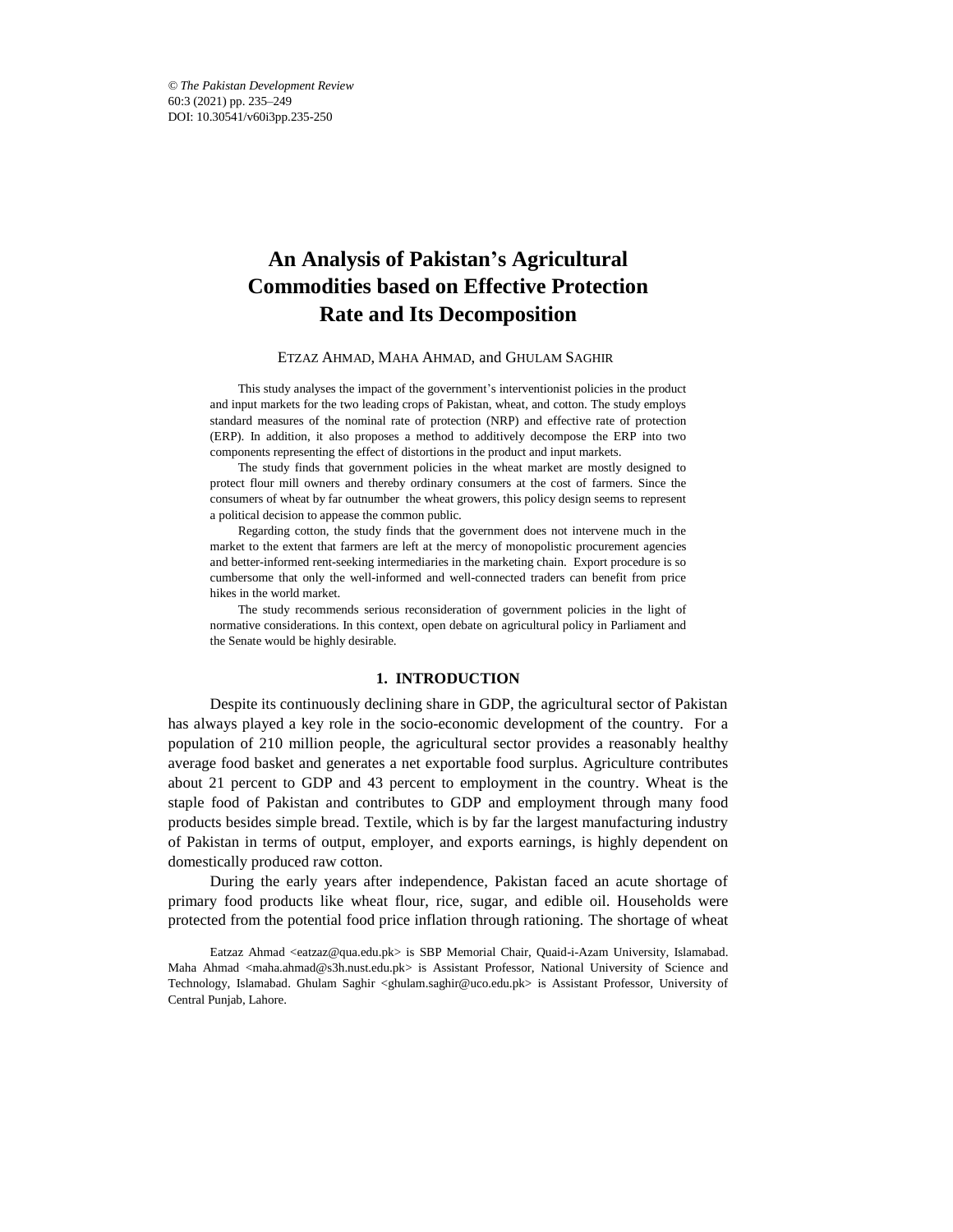was partially offset by wheat imports from the USA under the concessional PL-480 programme, especially during the 1960s. However, the process of 'Green Revolution' initiated in the 1960s helped Pakistan overcome food shortage during the 1980s and 1990s. Agricultural productivity was increased substantially with technological advancement in agriculture by developing more productive seed varieties, mechanisation, adopting chemical fertilisers, and better water availability with the help of water reservoirs at Tarbela and Mangla. This process was facilitated by providing cash-starved farmers subsidies on the purchase of inputs and sale of outputs.

Since farmers could not afford to store bulk quantities of output due to lack of storage facilities and urgent need of cash to pay off debts, government agencies ensured that commodity prices did not crash immediately after harvesting. This has been done by procurement of commodities at prices above the market price. In addition, subsidies on fertilisers and other crucial inputs have been provided to ensure that farmers get benefit from better seed varieties.

However, some of these subsidies have been slashed over the years for various reasons. First, it appears that with enough food availability in the country, policymakers no more considered it essential to subsidise farmers when the government was running large budget deficits. To deal with huge losses in public-sector enterprises, especially in transport, communication, and steel industries, along with circular debt in the energy sector, various governments resorted to cut subsidies in all such sectors, especially the agricultural sector, wherein a large number of small beneficiaries could not organise to form a strong coalition to block the change of policy effectively. In other words, subsidies to farmers were gradually taken away to support highly inefficient industries and write-off liabilities of the defaulting elite energy consumers.

This policy shift also got support under the IMF loan agreements. Another reason has been that the provision of cheap food to net consumers of food (also including very small farmers whose consumption exceeds own production), whose number by far exceeds the number of net suppliers of food (the farmers with production greater than own consumption), has been used as a tool to gain popular political support. The subsidies on such food or non-food products that provide raw material to manufacturing firms, specifically cotton and sugarcane, have also been reduced to support the politically well-placed elite owners of mills.

However, the 2007-08 food price crisis triggered many changes in the agricultural trade policy stance adopted by countries worldwide. Export restrictions on agricultural output and regressive measures to curb agricultural imports were observed in the short term to protect consumers from the hike in international food prices. Headey (2010) finds that defensive trade policies during this time exaggerated international price movements. Since the 2007-08 food crisis, many countries have continued with defensive trade policies towards agriculture and have begun to pursue food self-sufficiency policies with hopes to improve food security. For example, the OECD has explored how governments can develop policies and a system that delivers advantages from an open and trade-exposed agricultural sector while at the same time addressing domestic policy objectives such as protecting vulnerable groups. OECD analysis emphasises the important role of decoupling support, targeted and tailored support programmes, and addressing the subsequently disadvantaged groups through compensation or policy measures (Greenville, 2015).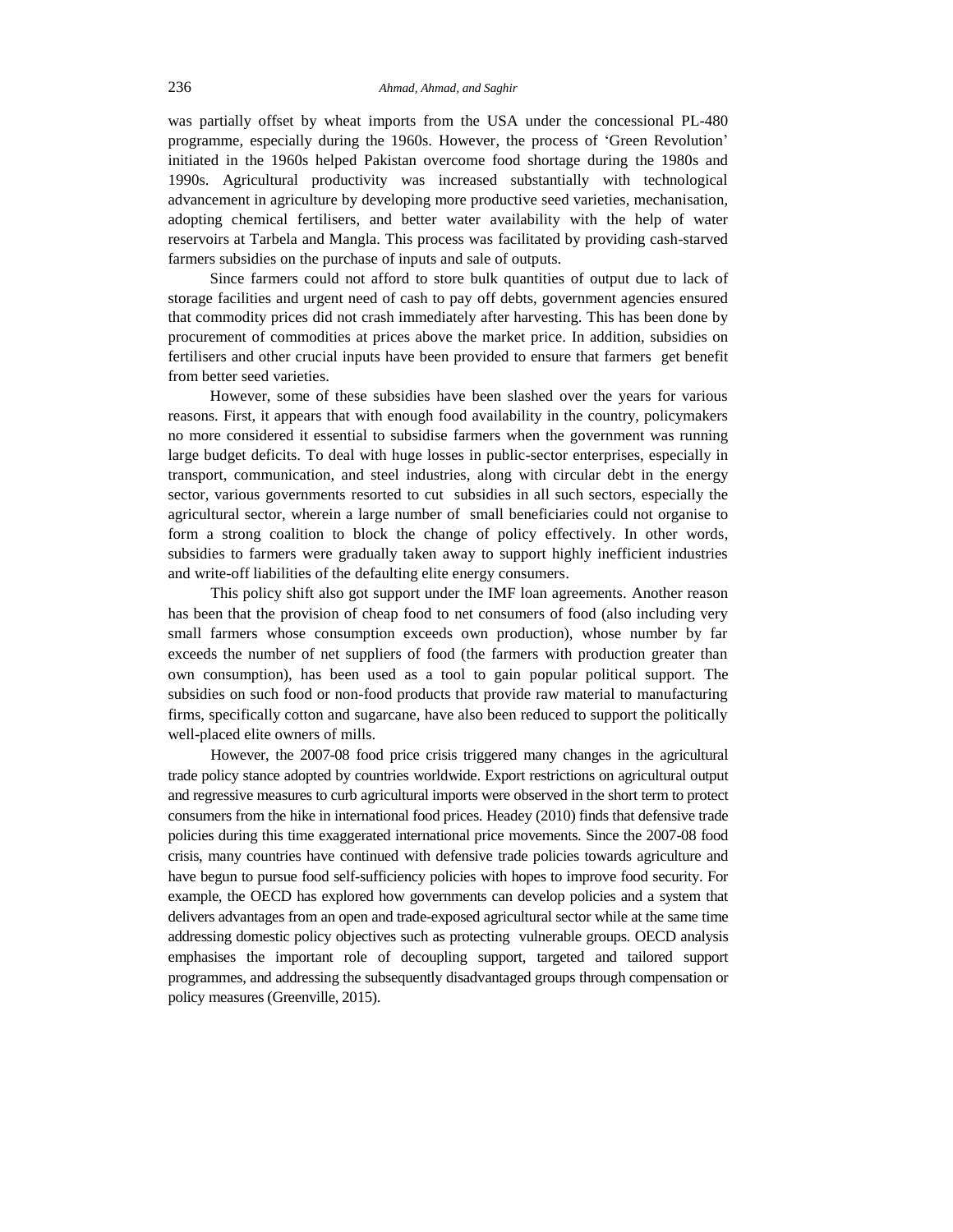It is suspected that Pakistan's currently prevailing agricultural pricing policy is anti-protective primarily, whether it is in the form of procurement prices, subsidies, or other such incentives. Several studies have employed an effective rate of protective (ERP) as a measure of how government policies serve as protective or anti-protective measures.

The present study has two objectives. First, it provides updated estimates of ERP for wheat and cotton, the two leading crops, for the past 15 years. Second, it proposes and applies a method to additively decompose the ERP into two components representing the effects of distortions in product and input markets.

Estimating ERPs and other related statistics is a time-incentive task as it requires a lot of manual data entry. In addition, there is more than one approach to estimate ERPs depending on how free-market notional prices and distortion-loaded realised prices are computed. Therefore, the study focuses on two major crops, namely wheat and cotton. Wheat is the staple food of Pakistan and contributes about 10 percent to value-added in agriculture and is cultivated on 39 percent of the cropped area in Pakistan. In recent years Pakistan has overcome the demand-supply gap and has become a net exporter of wheat. Pakistan ranks at number seven in terms of area and production of wheat but number 59 in terms of yield (Ejaz and Ahmad, 2019). Cotton is the second major crop of Pakistan in terms of cultivated area (15 percent of the total cropped area) and production (6.7 percent of value-added in agriculture). During the past 25 years, the growth of the textile sector has resulted in faster growth in the use of raw cotton than its production, thereby converting Pakistan's position from a net exporter to a net importer of raw cotton. In addition, Pakistan also imports specific grades of cotton from the USA and Egypt (Ejaz and Ahmad, 2019).

Production of both crops is highly concentrated in the province of Punjab. The province contributes 76 percent to Pakistan's total wheat production and is the only province with surplus wheat with a 95 percent share in procurement. The contribution of Punjab to cotton production is also about 76 percent. Therefore, the study is confined to Punjab to manage the data-related issues in a better way.

The study expects to find that to appease consumers of agricultural products, whether households or manufacturing firms, the agricultural pricing policies of Pakistan have mostly created disincentives for farmers in recent years.

The rest of the paper is organised as follows. Section 2 explains the methodology for estimating nominal and effective rates of protection and decomposing the latter into revenue and cost components. Section 3 describes data sources and details on the measurement of various statistics that go into estimating the nominal and effective rates of protection and the latter's decomposition. Section 4 presents results and discussion, while Section 5 concludes the study.

## **2. MEASURING NOMINAL AND EFFECTIVE RATES OF PROTECTION**

Although traces of the basic idea of ERP could be found in earlier literature on trade and industry, the formal concept was introduced and refined in a number of articles and books by Gorden (1962, 1966, 1969, 1971). He proposed that while evaluating how an industry is being protected from foreign competition with import taxes or export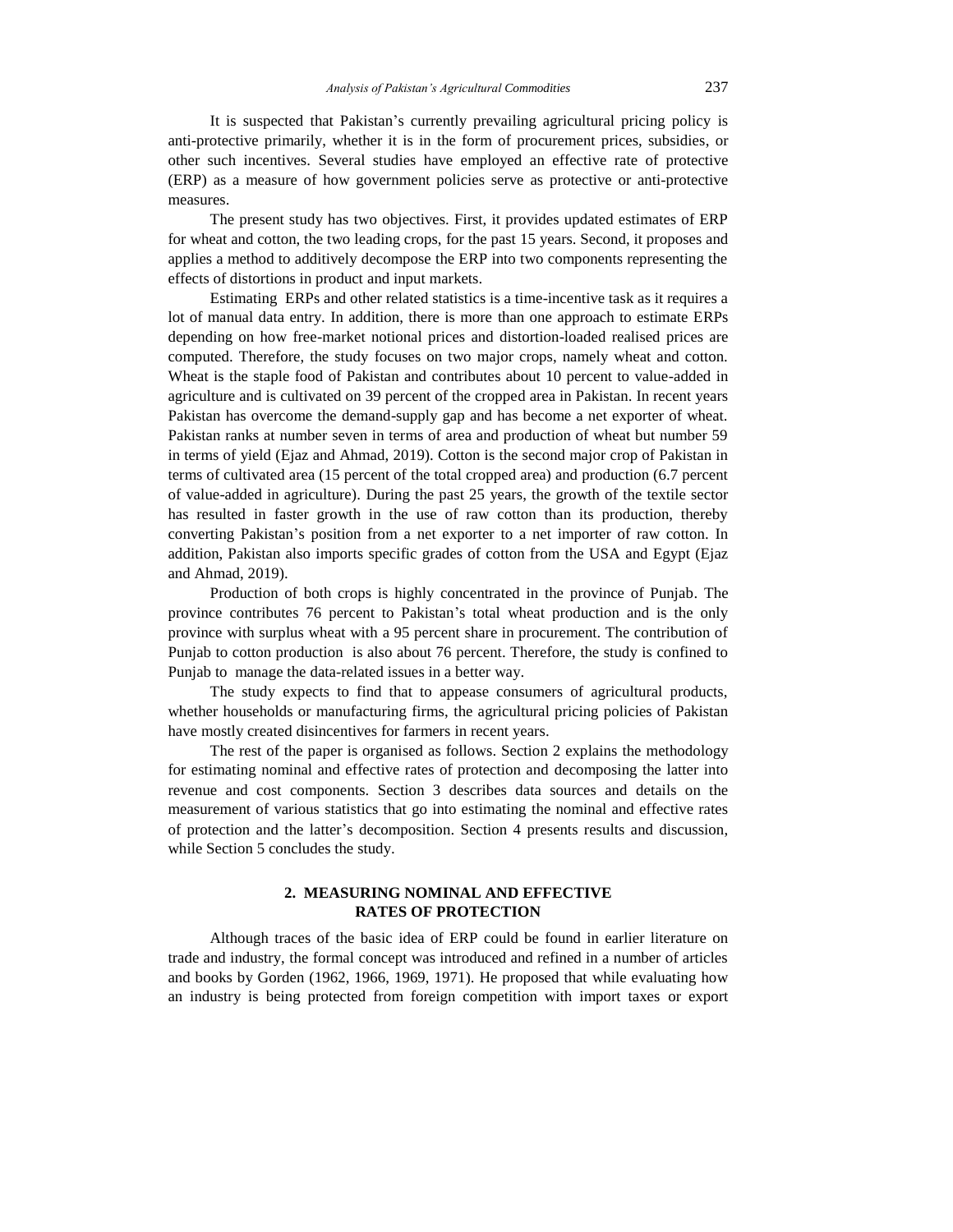subsidies, it is essential to net out the impact of taxes and subsidies on inputs used in the production of the goods under consideration. In this context, the literature considers all inputs going into the production process other than factors of production, thereby focusing on how value-added, or equivalently the reward to factor services, in an industry is affected by import taxes and subsidies.

The measure of protection that considers the changes in output value caused by taxes and subsidies on output only, and does not consider the changes in inputs costs due to intervention, is the basic measure and is called nominal rate of protection (NRP). Denoting the output price (value per unit of output) in the presence and absence of taxes and subsidies on output by  $P_1$  and  $P_0$  respectively, NRP is written as:

$$
NRP = \frac{P_1 - P_0}{P_0} \qquad \dots \qquad \dots \qquad \dots \qquad \dots \qquad \dots \qquad \dots \qquad \dots \qquad (1)
$$

If, however, taxes and subsidies on inputs are also taken into account, then the focus is shifted from output price to value-added per unit. The corresponding measure of protection is ERP and in its simplest form is given by:

$$
ERP = \frac{VA_1 - VA_0}{VA_0} \quad \dots \quad \dots \quad \dots \quad \dots \quad \dots \quad \dots \quad \dots \tag{2}
$$

Here, *VA*<sup>1</sup> stands for value-added per unit of output in the presence of taxes and subsidies on output and inputs, while  $VA<sub>0</sub>$  denotes value added in the absence of all such distortions.

It is shown in Appendix that ERP is related positively to NRPs for output and negatively to NRP of each input as follows (see Equation C in the Appendix).

$$
ERP = \underbrace{\{S_0^Q \ NRP^Q\}}_{Revenue\ component} + \underbrace{\{-\sum_{i=1}^n S_0^i \ NRP^i\}}_{Cost\ component} \qquad \dots \qquad \dots \qquad \dots \qquad (3)
$$

In this equation  $NRP^Q$  and  $NRP^i$  denote NRPs for output and input *i*, respectively, while  $S_0^Q$  and  $S_0^i$  denote the shares of output and input *i* in value-added in the absence of distortions.

It is obvious that  $S_0^Q$  is always greater than one whereas  $S_0^i$  could be greater than, equal to, or less than one, depending on how large the input cost is relative to valueadded. In any case, the above equation shows that the impact of all the distortionary measures can be additively decomposed between the impact on revenue per unit and the impact on the cost per unit. The first component is useful to understand to what extent distortionary policies in the product market tend to protect or harm farmers. The second component indicates whether and to what extent the distortionary policies in input markets supplement or offset the effects of product market policies on farmers.

The algebraic manipulations in the Appendix show that Equation (3) can also be written in a more consolidated form (Equation F in the Appendix) as given below.

$$
ERP = \underbrace{\{S_0^Q \text{ NRP}^Q\}}_{Revenue \text{ component}} + \underbrace{\{-S_0^I \text{ NRP}^I\}}_{Cost \text{ component}} \qquad \dots \qquad \dots \qquad \dots \qquad \dots \qquad (4)
$$

where  $S_0^I$  is the combined share of the cost of all inputs in value-added in the absence of distortions and  $NRP<sup>I</sup>$  is the NRP of the price index of inputs measuring distortionary input prices relative to distortion-free input prices. In this index, the realised input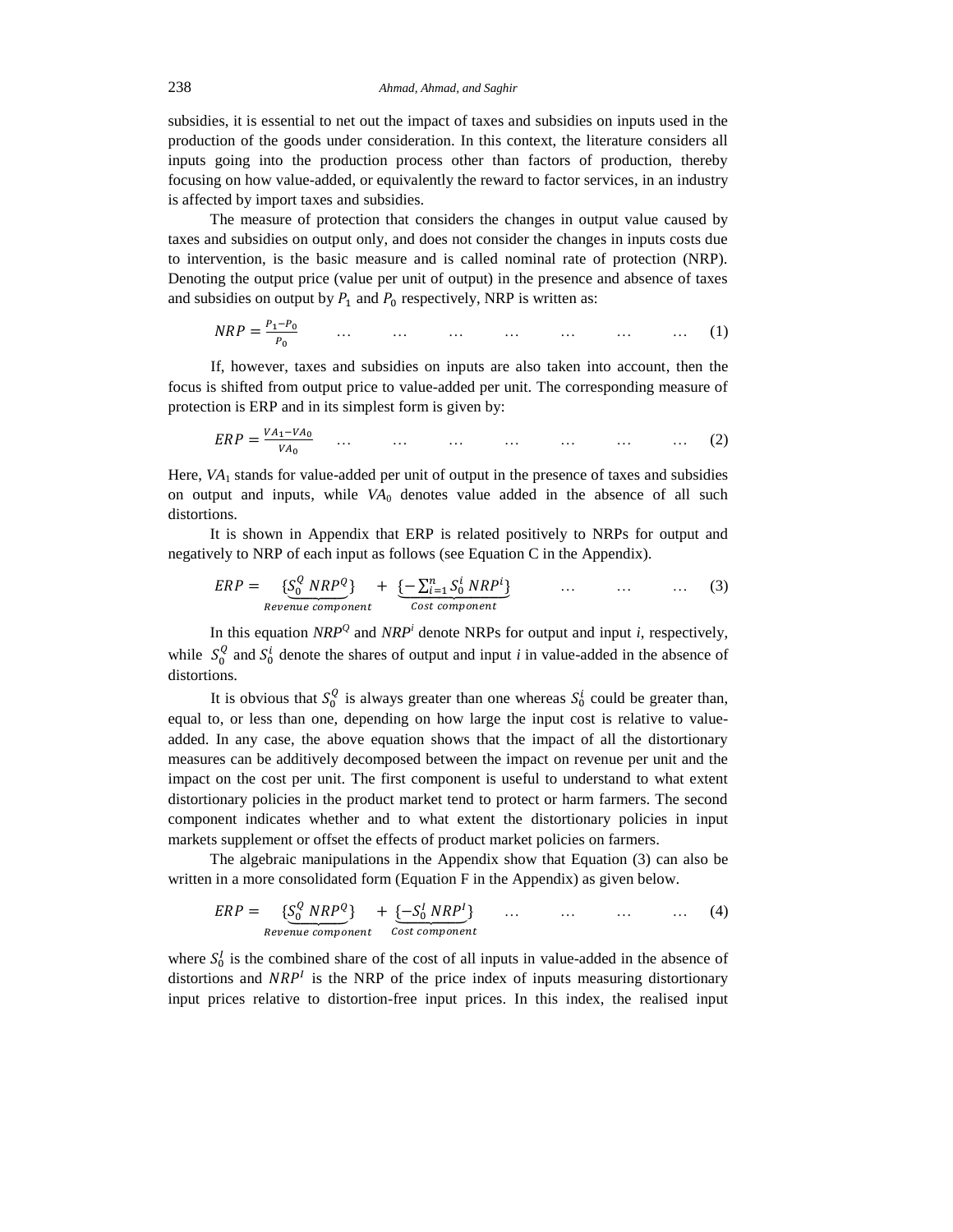quantities per unit of output (in the presence of distortions) are used as weights. The price index here has the interpretation of the Paasche price index. The two components of ERP are hereby referred to as the revenue and cost components.

Later on, the formulas for NRP and ERP had to be revised to account for measures of protection other than taxes and subsidies. To take into account all forms of protective measures in the estimation of ERP, the value-added measures  $VA<sub>1</sub>$  and  $VA<sub>0</sub>$  are respectively interpreted as value-added in the presence and absence of distortions (domestic as well as at the border) caused by all types of policy interventions in the product and input markets. This interpretation, however, necessitated the need to convert, for example, import quota to an equivalent import tariff. But it turned out that equivalence between tariffs and quotas and other direct or indirect trade restrictions is not straightforward (Bhagwati 1968, Chiou, *et al*. 2005 and Lake and Linask, 2013). To overcome this difficulty, the hypothetical output price in the absence of all policy distortions is set equal to the pre-tariff border price further adjusted for inland transportation and other such charges.

For the estimation of ERP for crops in Pakistan, the first point that needs some deliberations is the identification of the intended beneficiaries of protection. Since the decision-makers whose behaviour matters are farmers themselves, all other agents involved in the delivery of output from farm to market and inputs from market to farm are not considered. This basically means that all calculations are to be made with prices prevalent or effective at farm-gate. Thus, the output value is estimated as the farm-gate equivalent of the price received by farmers, which is adjusted for transportation and other such costs. Likewise, the cost of purchased inputs is also estimated in farm-gate equivalent costs, adjusting for transportation costs, etc.

Since the focus of protection is farmer, value-added includes income that accrues to the farmer in terms of imputed cost of labour, land rent, and rental cost of farm machinery owned by farmers. All other purchased inputs, specifically seeds, fertilisers, pesticides, weedicides, and rent of hired machinery, are counted in input costs. In other words, value-added is calculated as:

## *VA = value of output –* (*cost of seeds + cost of fertilisers + cost of pesticides + cost of weedicides + cost of hired machinery*

A number of inputs are used within each category with varying rates of taxes and subsidies. In particular, the following inputs are considered in the estimation of ERP.

Seeds Fertiliser DAP (Di-ammonium phosphate) Urea NP (Nitrogen phosphorus) CAN (Calcium ammonium nitrate) Gypsum SOP (Sulphate of potash) SSP (Single superphosphate) Pesticides Weedicides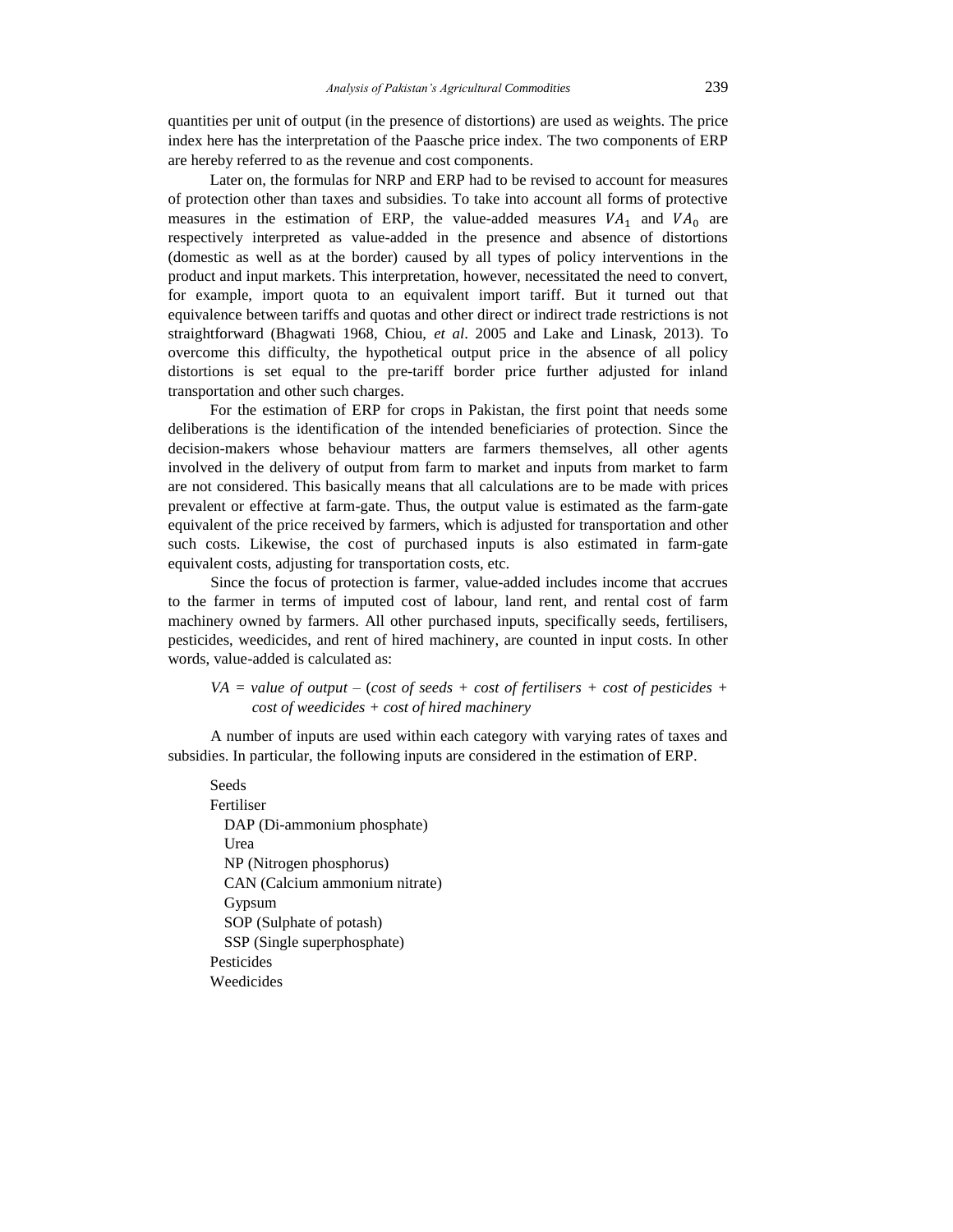Hired Machinery Ploughing Planking Levelling Tractor Drilling Cost Ploughing in Case of Broadcast Planking in Case of Broadcast Threshing

For the actual application, we start with NRP for output, which is the relative difference between the realised price received by farmers and the hypothetical benchmark price that would prevail in the absence of intervention. The latter is estimated as the farmgate equivalent of border price. It is estimated by adjusting the border price for inland transport, marketing margins, and quality differences. Conversion of border price to farm-gate price depends on whether the product under consideration is exportable or importable. For exportable products, the farm-gate equivalent price is obtained by subtracting from the *fob* export price all the per-unit costs involved in the transfer of the product from farm to port, including transportation, handling, and marketing costs, wholesale margins, storage charges, and other charges like toll charges/fees. The reason is that if the farmer chooses to export the product, all such costs will amount to a drain on receivables for farmer. In case the product needs any processing for exports, the processing cost per unit of output is subtracted from the border price and if a nonexportable byproduct is to be separated, its value (at farm-gate) is added to the border price. For example, in the case of cotton, the cost of separating cotton seeds from the raw crop (seed cotton) per unit of the crop is subtracted from the border price, while the value of seeds per unit of the crop is added.

Likewise, for importable products, the farm-gate equivalent price is obtained by adding to the *cif* import price all the per-unit costs involved in transferring the product from port to the reference market where farmers are supposed to sell their product. These costs include transport costs, toll/fees, handling charges, etc. Further, wholesale margin and incidental expenses are subtracted, and adjustment is made for quality differences to arrive at the benchmark import price at farm-gate.

NRP is also estimated for inputs, which indicates how the cost of production for farmers is affected by government interventions. However, as opposed to product-market interventions, any policies that tend to raise (reduce) input prices like tariffs (subsidies) on imports tend to harm (protect) farmers by raising (reducing) the cost of production per unit.

Once the NRPs on output and inputs are estimated, it is straightforward to estimate NRP and its two components as indicated by Equation (3). The advantage of ERP over NRP is that the former considers the combined effects of all trade barriers and price interventions both in product and input markets (Valdes, 2013).

#### **3. DATA**

Data needed for the study are not available in consolidated form from any single source, and several sources are used to collect all the required data. The main data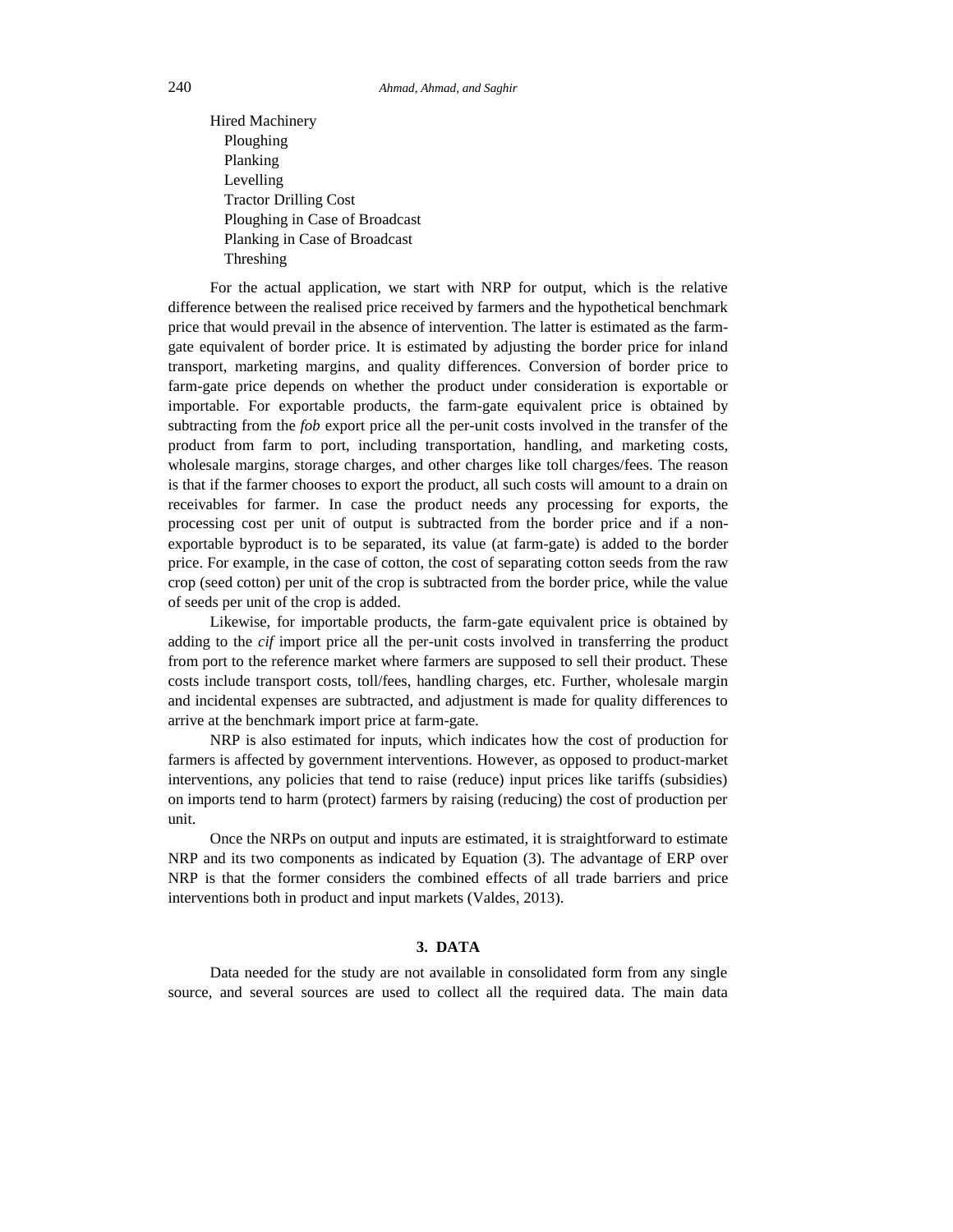sources are the crop-wise annual booklets published by Agriculture Policy Institute, specifically *Cotton Policy Analysis* and *Wheat Policy Analysis*. Data on realised input prices (including the effects of distortions, if any), input quantities per unit of output and, hence, input costs (all in the presence of distortions) are either directly given or derived from the information given in these booklets. The realised product prices of cotton and wheat are obtained from *Agricultural Statistics of Pakistan*, Pakistan Bureau of Statistics and *Pakistan Economic Survey*, Ministry of Finance.

The distortion-free wheat and cotton prices are estimated as the farm-gate equivalent of border prices adjusted for transportation and other such costs. The data on the border price of wheat are obtained from *External Trade Statistics Pakistan* published by the Pakistan Bureau of Statistics, while the data on the border price of cotton are taken from the website www.cotlook.com. Data on the exchange rate, to convert dollar prices in rupees' denomination, are taken from *Annual Reports* of the State Bank of Pakistan.

For distortion-free prices of inputs, we need data on taxes and subsidies. The required information is available from the document *Customs Tariffs* published by the Federal Board of Revenue. The five types of taxes on trade that are considered for NRP on inputs and ERP of the two products are custom duties (applied to *cif* value of imports), regulatory duty (a tax on luxury items to manage-supply imbalance and BOP in general), federal excise duty (including special federal excise duty applied on the *cif* value of imports), sales tax (applied on value of imports including all types of duty and withholding tax (advance tax applied on value of imports including duties and sales tax that can be reclaimed on the filing of return with the revenue department).

## **4. RESULTS AND DISCUSSION**

NRP and ERP along with its two components, are estimated for wheat and cotton over the years 2004-05 to 2016-17 using the methodology and data explained above. The crop-wise discussion follows below.

## **4.1. Wheat**

With a sudden surge in excess supply during the harvest season (May and June), the market price of wheat tends to decline. Farmers, especially those with small and medium farm holdings, face the risk of losses as they do not have adequate storage facilities and cannot hold on to their produce in the hope of better prices in the future. The wheat procurement policies of the Federal g and Punjab government are implemented by Pakistan Agricultural Storage and Services Corporation. Ltd (PASSCO) and Provincial Food Departments (PFD) of Punjab. These policies are supposed to protect farmers by providing a price floor (often referred to as 'support price') during the harvest season, subject to annual review with possible revision. Supplemented by trade restrictions, wheat procurement policies are meant to absorb the effects of market forces on the wholesale price of wheat, especially major international price shocks. As explained in Dorosh and Salam (2007), the main objective of wheat procurement at support price is to protect farmers' incomes and subsidise wheat sales to flour mills and households at stable and affordable prices. When needed, the federal government imports wheat to ensure sufficient food stock to keep the price of wheat stable in short to medium terms.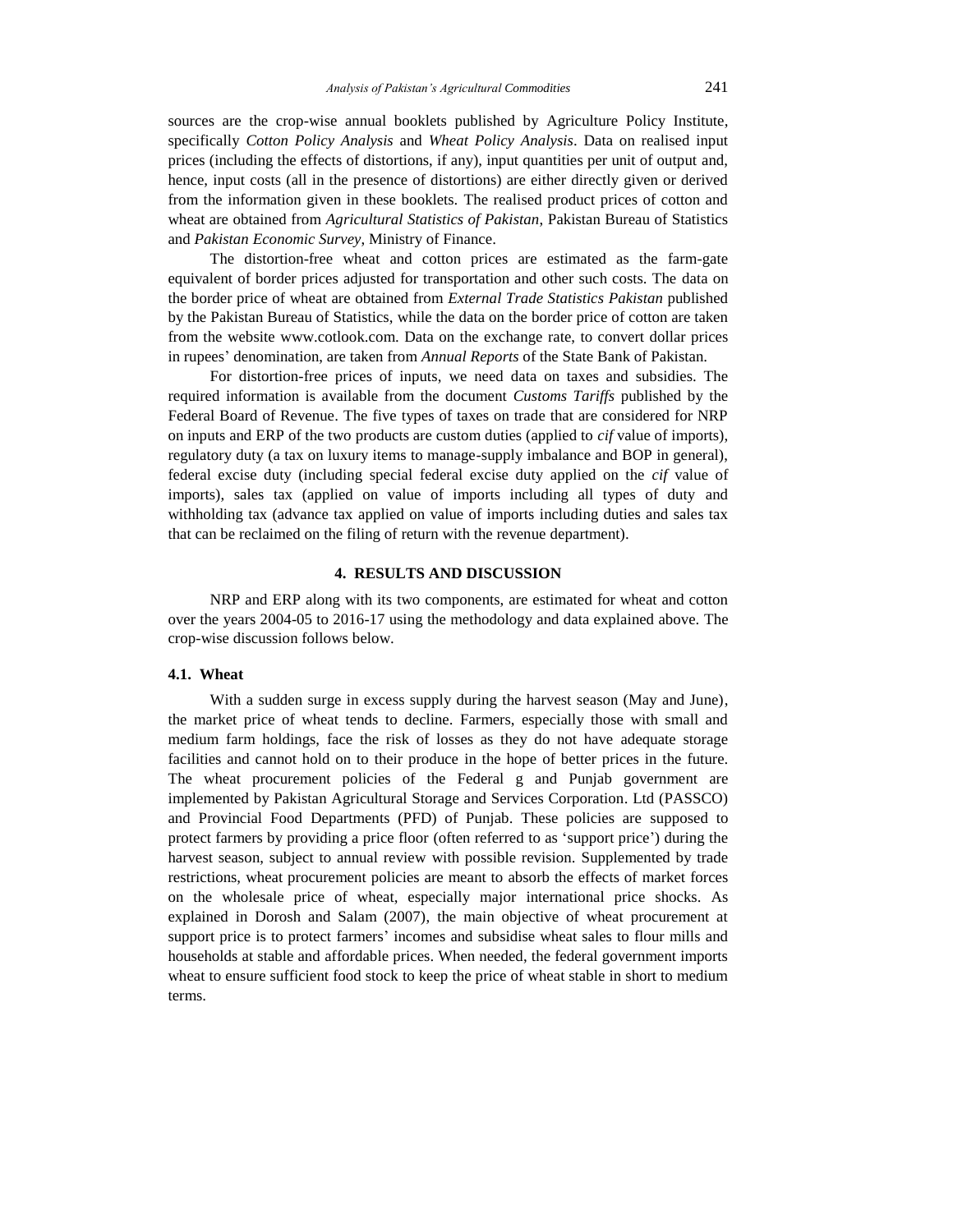Here it will be useful to make a simple comparison between the realised farm-gate price of wheat and the farm-gate equivalent of border price to have some idea about how wheat price in Pakistan has been moving in comparison to world market prices. Figure 1 presents the trends. The figure shows that the farm-gate equivalent of border (world) price of wheat increased sharply during 2006-07, 2007-08 and 2009-10, resulting in a 290 percent increase in just four years (from the year 2009-10 compared with 2005-06). In contrast, the realised farm-gate price increased by 127 percent only as the so-called 'support price' was kept low to protect domestic consumers. Later on, when the farmgate equivalent of border price fell during the next two years (2010-11 and 2011-12) by 36 percent, the realised farm-gate price increased by 2.5 percent. In the next two years (2012-13 and 2013-14), the farm-gate equivalent of border price and the farm-gate price increased by 30 percent and 41 percent, respectively, making farm-gate price exceed border price for the first time after the year 2005-06. In 2014-15, border prices decreased by about 12 percent, whereas farm-gate prices declined sharply by 36 percent. After that, the farm-gate price remained substantially below the border price.





The above analysis shows that the realised farm-gate price of wheat has remained below in most of the years or slightly above the farm-gate equivalent of border price. Another observation is that the year-to-year variations in realised farm-gate price have been mostly smaller than the variations in the farm-gate equivalent of border price, thereby indicating that the wheat procurement policy has been designed mainly to absorb fluctuations in world prices. The overall picture that emerges from the graph is that the wheat procurement policy for Punjab has focused mainly on subsidising and insulating consumers from world market fluctuations at the cost of farmers. This seems more of a political decision to gain popular support from consumers who outnumber the wheat growers.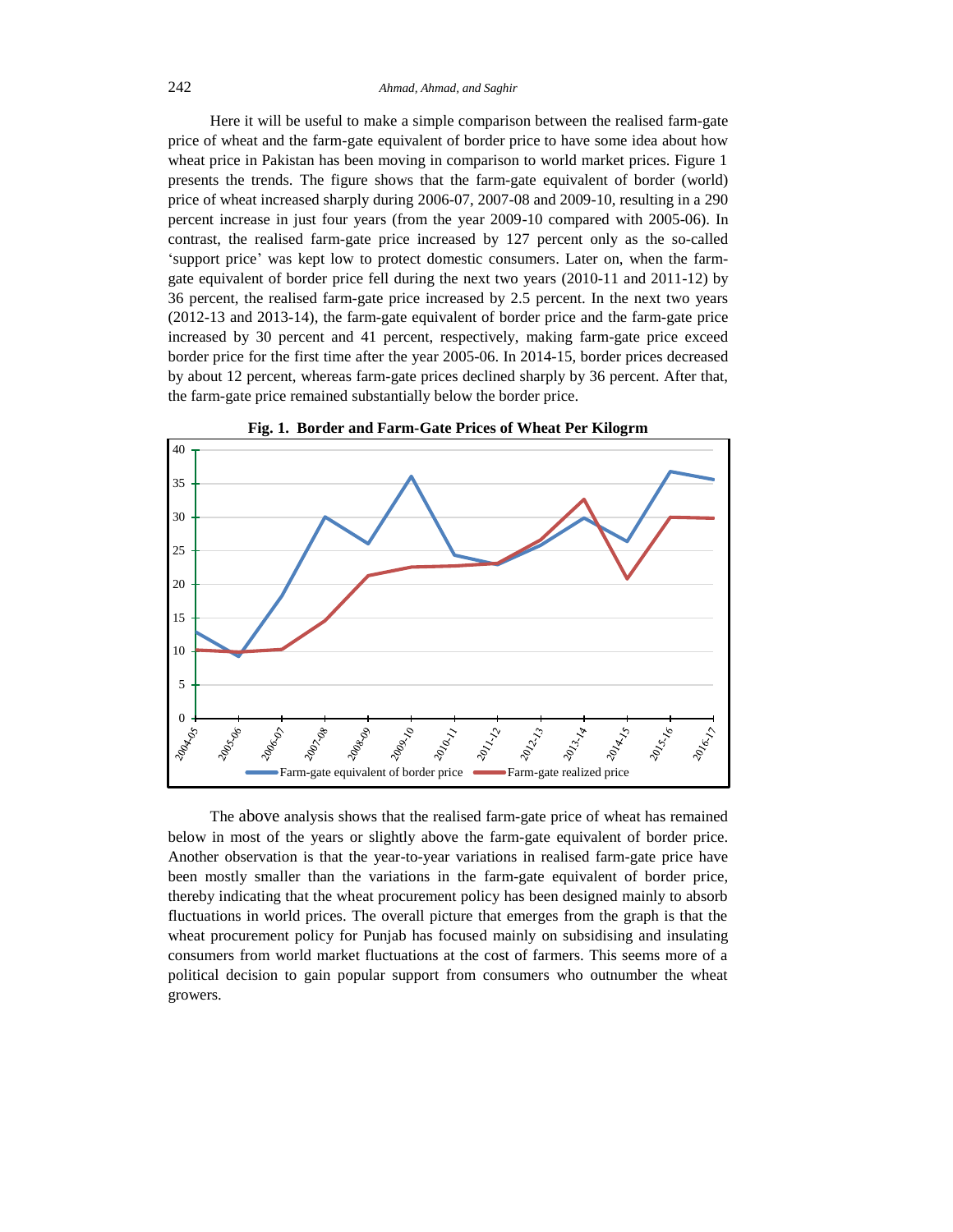We now move to the estimation of protection rates. Table 1 presents the results on NRP and ERP along with the two components of the latter. The table shows that with the exception of four years 2005-06, 2011-12, 2012-13, and 2013-14, the NRP on wheat has remained negative, as can also be inferred from Figure 1. This means that the direct product price policy for wheat has been anti-protective for farmers in most of the years.

The highest value of negative NRP was observed during the years 2006-07, 2007-08, and 2009-10. This coincided with the period of the world commodity price hike when the government banned the export of wheat. The export restriction was lifted in 2010-11 when world price decreased substantially, and the private sector exported one million tons of wheat without any subsidy. During the ban, in surplus years, the government procured wheat at a low price and sold abroad. The export of wheat is now freely allowed according to Export Policy Order 2013. This observation indicates that government did not allow the private sector to benefit from higher world prices and acted as a rent-seeking intermediary between farmers and the world market. Had the private sector been allowed to export wheat, some of the benefits of higher world prices would have passed on to farmers as the private sector would be bidding better prices in competition with government procurement agencies.

Dorosh and Salam (2007) have pointed out that since the price at which wheat has been sold to flour mills does not include the transactions cost of procurement, or handling and storage cost, mills owners also have been reaping economic rent, though the benefit of this subsidy has been partially passed on to consumers. One can infer from these observations that during the three years of abnormally high negative nominal protection rates, government and flour mills benefitted and consumers of wheat remained protected from world food inflation, $<sup>1</sup>$  while farmers did not gain much. It should also be noted here</sup> that negative nominal protection rate in any year does not necessarily mean that wheat price has declined during the year or farmers are worse off compared to their previous position; it just means that government intervention has caused the price to remain less than the level that would prevail under free-market conditions.

|         |               |            | Estimates of Protection Rates for Wheat |           |           |
|---------|---------------|------------|-----------------------------------------|-----------|-----------|
|         | Status of Net |            |                                         | Revenue   | Cost      |
| Year    | Trade         | <b>NRP</b> | ERP                                     | Component | Component |
| 2004-05 | Importer      | $-20.78$   | $-32.23$                                | $-31.08$  | $-1.16$   |
| 2005-06 | Importer      | 7.34       | 24.83                                   | 19.71     | 5.12      |
| 2006-07 | Importer      | $-43.63$   | $-61.65$                                | $-63.03$  | 1.38      |
| 2007-08 | Importer      | $-51.41$   | $-66.42$                                | $-67.73$  | 1.30      |
| 2008-09 | Importer      | $-18.23$   | $-28.08$                                | $-30.65$  | 2.57      |
| 2009-10 | Importer      | $-37.46$   | $-52.31$                                | $-53.35$  | 1.04      |
| 2010-11 | Exporter      | $-6.63$    | $-10.37$                                | $-12.02$  | 1.65      |
| 2011-12 | Exporter      | 0.83       | 7.44                                    | 2.59      | 4.85      |
| 2012-13 | Exporter      | 3.08       | 10.03                                   | 7.20      | 2.83      |
| 2013-14 | Importer      | 9.26       | 21.72                                   | 19.47     | 2.24      |
| 2014-15 | Importer      | $-21.08$   | $-55.18$                                | $-54.88$  | $-0.30$   |
| 2015-16 | Exporter      | $-18.51$   | $-33.35$                                | $-34.17$  | 0.82      |
| 2016-17 | Exporter      | $-16.11$   | $-30.11$                                | $-30.66$  | 0.54      |

Table 1 *Estimates of Protection Rates for Wheat*

<sup>1</sup> This does not mean that consumers were not affected in general. Increase in the world prices of pulses were generally passed on to consumers.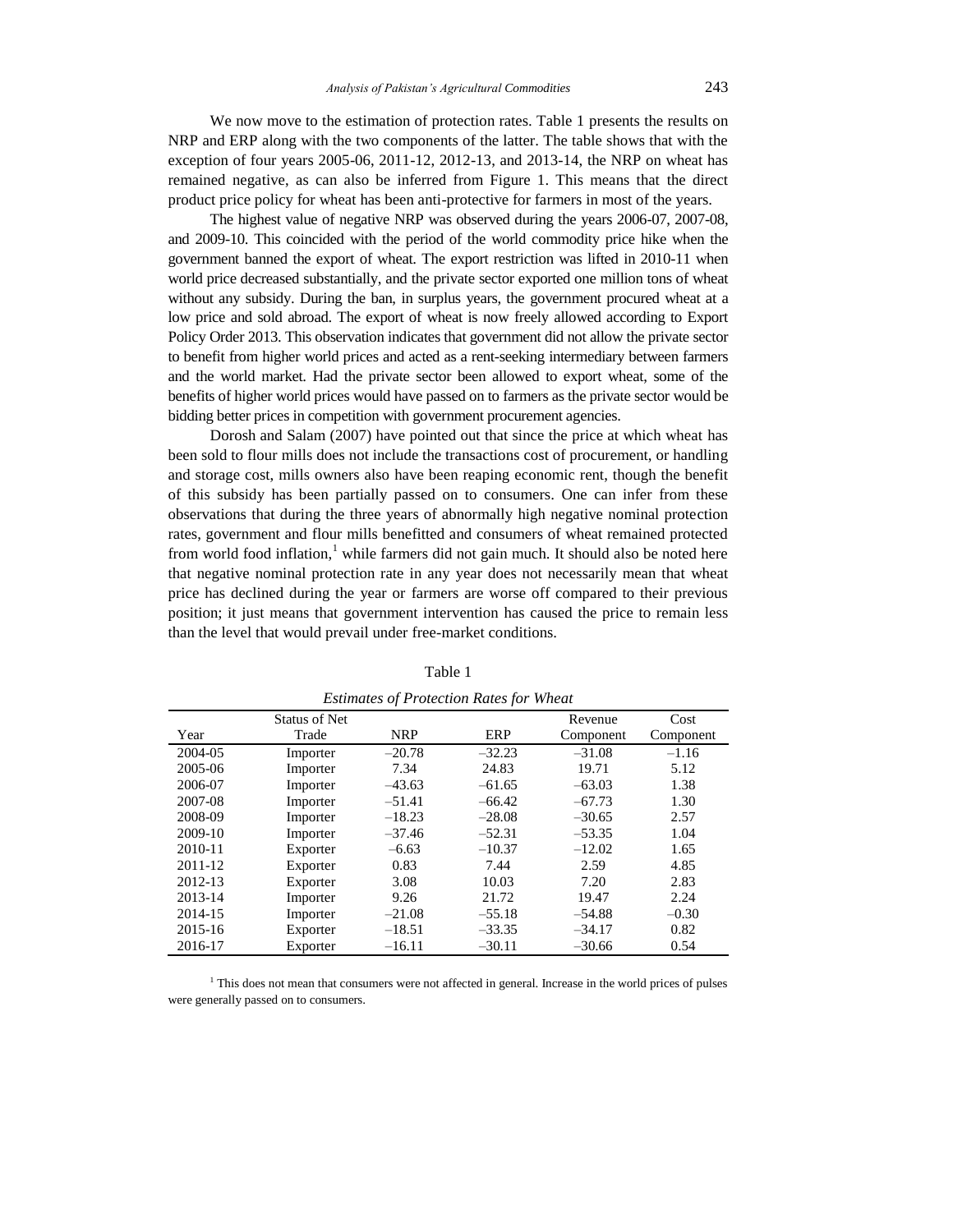The table shows that after a period of low NRP for four consecutive years (2010- 11 to 2013-14), farmers again faced a high degree of negative NRP, which seemed odd for the year 2014-15 when border price decreased by 12 percent.

Moving to ERP, we observe almost the same pattern and trend as depicted by NRP, the only difference being that the value of ERP is higher as compared to NRP mainly because the former has a substantially smaller denominator than the latter.

It is further observed that variations in ERP are mainly driven by the variations in its revenue component, representing the effects of distortions in the product market. The cost component that shows the effect of distortions in the input markets is throughout very small. Furthermore, the sign of the revenue component of ERP (the same as the sign of NRP on the product) is negative for most of the years and positive for some years. On the other hand, the cost component of ERP is positive in all but two years, 2004-05 and 2014-15, when it was negligibly small. The year 2004-05 is the only one when fertiliser was taxed, while in both 2004-05 and 2014-15, weedicides/pesticides and machinery were taxed. Although these taxes continued in the subsequent years as well (though with reduced rates), yet the cost component of ERP remained positive as their impact was offset by subsidy on fertilisers. This means that while government interventions in the wheat market have been mostly unfavourable to wheat growers, the interventions in input markets have been mostly favourable, though their impact has been rather small.

The main factor contributing to negative average NRP on inputs and, hence, positive cost component of ERP on wheat is the subsidy on inputs, especially DAP and exemption of taxes and duties (regulatory duties, custom duties, federal excise duties, sales tax, etc.) on seeds, fertilisers, pesticides, weedicides, and farm machinery.

#### **4.2. Cotton**

The vulnerability of cotton growers to market fluctuations is not different from that of wheat growers, especially when prices fall sharply during harvest season (December and January). Trading Corporation of Pakistan (TCP) is the sole government agency responsible for buying cotton lint directly from farmers. In 1995 the practice of fixing support price was replaced by announcing indicative benchmark prices (WTO, 2015). As noted in Ejaz and Ahmad (2019), "According to Import Policy Order 2012–15, published by the Ministry Of Commerce, there is no restriction on import of cotton", while "cotton can be exported only after an export contract registration (against a security deposit of 1 percent of the contract value) with the Trade Development Authority of Pakistan (TDAP) and a classification certificate issued by the Pakistan Cotton Standards Institute".

However, it is observed that government does not intervene directly in the product market as rigorously as in the wheat market. It is perhaps because the maintenance of low price to protect the chain of textile industry and ultimately consumers (households) is not considered as crucial as the protection of wheat flour mills and, hence, consumers of wheat. Thus, the rates of export and import duties on cotton have remained low since the mid-1990s. The Trading Corporation of Pakistan (TCP) made an exception in 2008 when it bought 42,000 tons of cotton in an effort to boost domestic prices.

Figure 2 presents the relative position and trend in the realised farm-gate price and the farm-gate equivalent of border prices of cotton. The figure shows that both the prices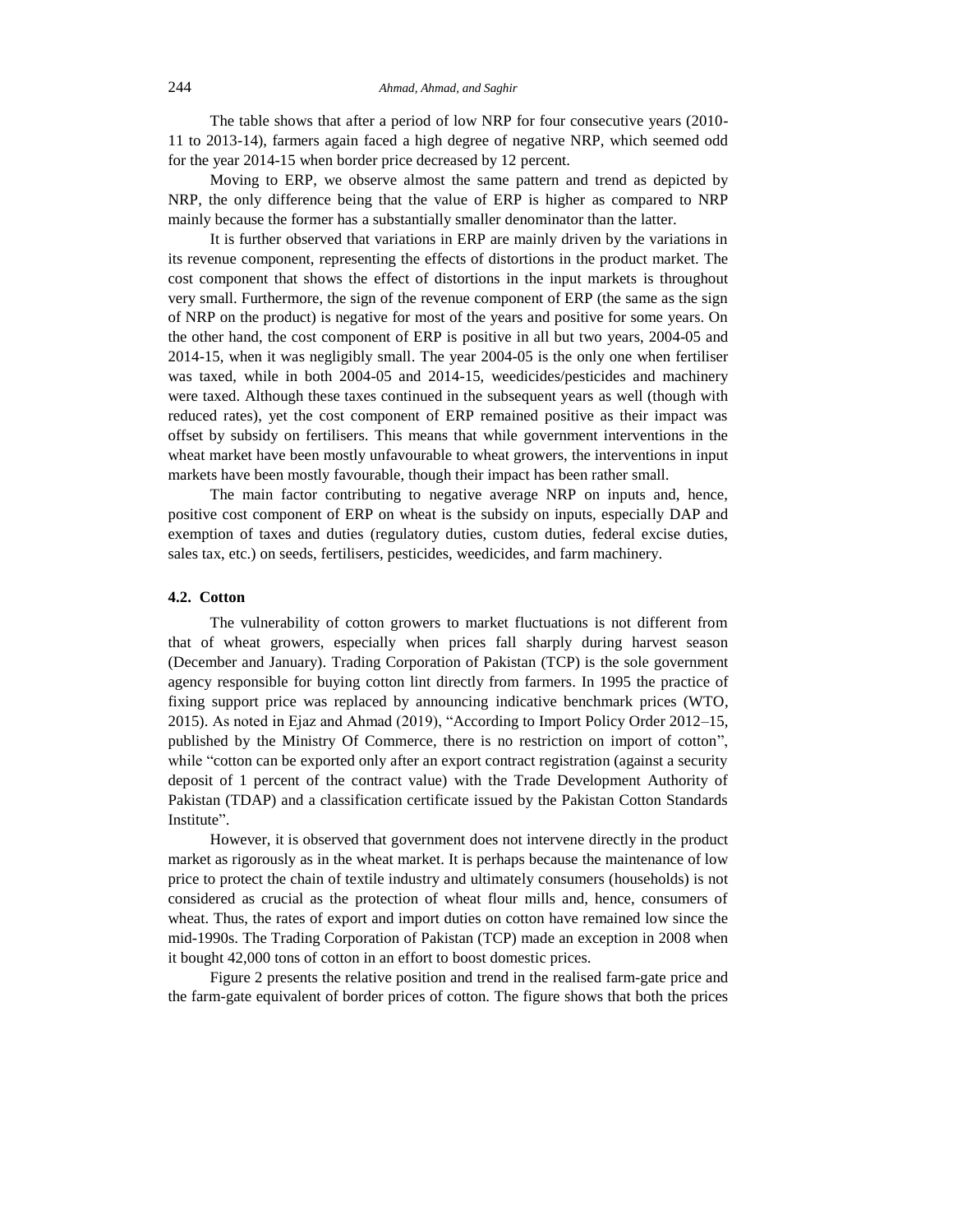continued to increase steadily till the year 2009-10, after which a sharp hike in the price is observed in 2010-11, followed by an equally sharp decline in 2011-12 and finally settled to somewhat stable path till the last year of analysis. Incidentally, in 2010-11 not only the farm-gate equivalent of border price of cotton increased sharply, but Pakistan also lost about 2–3 million bales of cotton as a result of widespread floods.

Notably, the realised farm-gate price remained below the farm-gate equivalent of border price throughout the period of analysis irrespective of the time trend. The minimum gap between the two prices was observed in 2013-14. The gap increased sharply in recent years, reaching the maximum level in 2016-17. In 2010-11, when border price increased sharply, the realised farm-gate price also went up partially due to the loss of crop in floods, thereby maintaining almost a similar gap between the world and domestic prices as prevailing in other years.



**Fig. 2. Border and Farm-Gate Prices of Cotton per Kilogrm**

Table 2 presents the results on the rate of protection and other related statistics. First, note that as indicated by Figure 2, the NRP for cotton has remained negative throughout the period of analysis with the minimum values observed in the years 2013-14 (6.6 percent). In the very next year, NRP increased to the second highest level (22.5 percent) and then to the highest level (25.8 percent) in 2016-17. This perhaps suggests a change of policy as the increase in world price was not matched by a similar increase in farm-gate price.

The table also shows that NRP for cotton has been more stable with the same average value compared to NRP on wheat. Customs duties on the import of cotton are exempt, while exports are subject to a small percentage of export surcharge. In addition, there are no restrictions on imports either.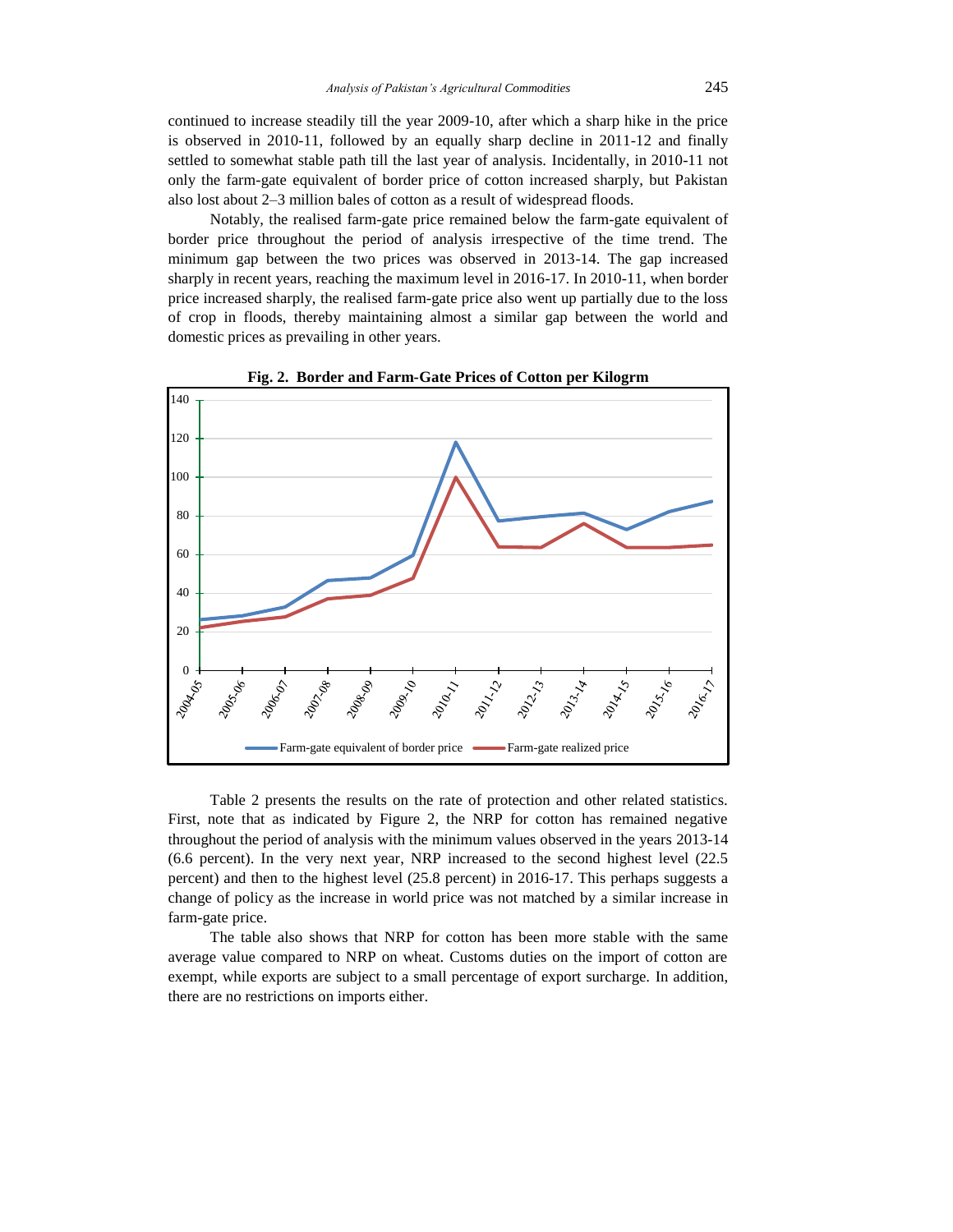This low level of government intervention in the cotton market seems inconsistent with the observed values of NRP, which is by no means negligible. Ejaz and Ahmad (2019) attribute this inconsistency to the structure of the cotton market within the country. The study quotes official sources in the Ministry of Textile Industry suggesting that "cotton ginners buy seed cotton from farmers at the domestic farm-gate rates…and they sell to APTMA (All Pakistan Textile Mills Association, the sole buyer of lint). The monopsonistic power enjoyed by APTMA allows it to depress the local price of lint by restricting purchases from the local market." The disparity between border and farm-gate prices cannot be bridged through exports because of procedural difficulties and complications in the export of cotton. To export cotton, one must first get registered, and exports must be carried out within a short period after registration. World cotton prices are pretty unstable, and there is no guarantee that an exporter would benefit from a price hike because, by the time export permission is guaranteed, the price may have declined. Most exporters tend to shy away from this risky situation.

|         |            | <b>Estimates of Protection Rates for Cotton</b> |           |           |
|---------|------------|-------------------------------------------------|-----------|-----------|
|         |            |                                                 | Revenue   | Cost      |
| Year    | <b>NRP</b> | ERP                                             | Component | Component |
| 2004-05 | $-15.81$   | $-41.82$                                        | $-37.22$  | $-3.95$   |
| 2005-06 | $-10.25$   | $-23.86$                                        | $-29.51$  | 6.01      |
| 2006-07 | $-15.56$   | $-38.12$                                        | $-43.44$  | 5.59      |
| 2007-08 | $-20.23$   | $-39.00$                                        | $-42.11$  | 3.36      |
| 2008-09 | $-18.86$   | $-59.61$                                        | $-68.58$  | 9.31      |
| 2009-10 | $-19.95$   | $-53.65$                                        | $-58.81$  | 5.41      |
| 2010-11 | $-15.34$   | $-24.59$                                        | $-25.70$  | 1.19      |
| 2011-12 | $-17.38$   | $-46.15$                                        | $-48.96$  | 2.87      |
| 2012-13 | $-19.97$   | $-107.54$                                       | $-117.00$ | 9.43      |
| 2013-14 | $-6.56$    | $-28.34$                                        | $-36.41$  | 8.34      |
| 2014-15 | $-12.69$   | $-134.42$                                       | $-127.73$ | $-7.30$   |
| 2015-16 | $-22.52$   | $-113.79$                                       | $-116.28$ | 2.41      |
| 2016-17 | $-25.75$   | $-111.30$                                       | $-114.82$ | 3.47      |

| ı٣<br>۹ |
|---------|
|---------|

Another possible reason mentioned in Ejaz and Ahmad (2019) is that farmers do not have sufficient knowledge to take benefit from rising world prices, while the chain of intermediaries in the marketing business tends to reap the rent.

Moving ahead, we observe that ERP on cotton has remained negative throughout the analysis period. Unlike the case of wheat, NRP and ERP on cotton always showed a consistent pattern of government policies being unfavourable for farmers. The ERP went up to more than 100 percent in recent years, indicating that the cotton policy has become highly anti farmer-friendly. This pattern is quite astonishing given that the cost component of ERP has remained favourable to farmers except for two years, 2004-05 and 2014-15 for a reason explained in the sub-section of wheat.

It is evident from this analysis that it is the revenue component and, hence, product-market interventions that have harmed the farmers. Notably, there is no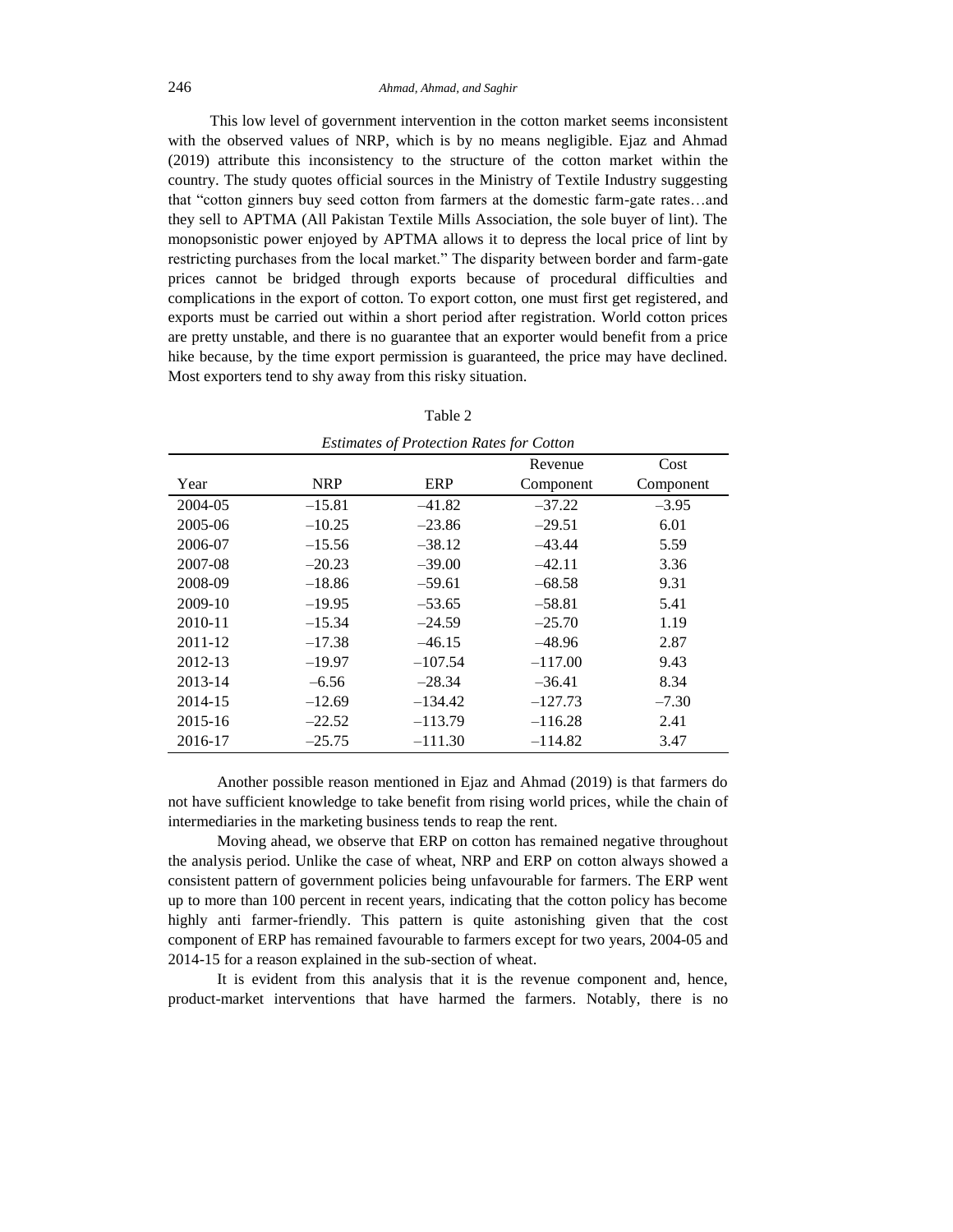particular policy in place that could protect farmers from world market price fluctuations. The procurement agencies and the marketing chain of intermediaries are given a free hand to exploit farmers based on their monopolistic powers, superior knowledge of marketing procedures, and storage capacity that small to medium farmers are unable to match.

## **5. CONCLUDING REMARKS**

The study finds that the realised farm-gate price of wheat has mostly remained relatively more stable and lower than (or slightly above) the farm-gate equivalent of border price. During the period of world commodity price hike (2007-08 and 2009-10), while government acted as a rent-seeking intermediary as it bought surplus wheat at a low price to be sold at a much higher world price, the private sector was not allowed to benefit from higher world price. This eliminated any chances of transmitting the dividend of world food inflation to farmers through competition between government procurement agencies and private exporters. While government and flour mills benefitted and consumers of wheat remained protected from world food inflation, farmers did not gain. It appears that the wheat procurement policy is framed to favour wheat consumers and mill owners rather than wheat growers.

The current procedure of filing applications to wheat procurement agencies, deposit of 110 rupees per bag to a commercial bank for the purchase of each standardised (gunny) bag and waiting for a week for obtaining the sale receipts is too difficult for most farmers, which creates room for the entry of agents ('Arties'). This procedure needs simplification. For example, gunny bags should be made available in the open market. Commercial banks may be instructed to make instant payments to farmers, and the cost of this bridge financing may be borne by the government.

Regarding cotton crop, the study observes that the government does not intervene directly in the product market as rigorously as in the wheat market. It is perhaps because the maintenance of low price to protect the chain of textile industry and ultimately consumers (households) is not considered as crucial as the protection of wheat flour mills and, hence, consumers of wheat. Nevertheless, the realised farm-gate price has consistently remained below the farm-gate equivalent of border price.

The study concludes that in the case of cotton, it is the revenue component of ERP and, hence, product market interventions that have harmed the farmers. There is no specific policy to protect farmers from world market price fluctuations. The marketing chain of intermediaries led by government procurement agencies tends to exploit farmers based on their monopolistic powers, superior marketing knowledge, and storage capacity.

The collusion amongst textile mills in buying cotton has resulted in depressed prices received by farmers; the gap between the farm-gate price and farm-gate equivalent border price has widened over the past 3 years which shows that the anti-farmer bias has been getting stronger in recent years. To remove the anti-farmer bias in the cotton market, it is recommended that the Competition Commission of Pakistan should intervene and break the monopsony power exerted by APTMA. Although government procurement policy can also break the monopsony power of APTMA, yet such an intervention is not recommended as it ultimately leads to inefficiency, distortion, and corruption.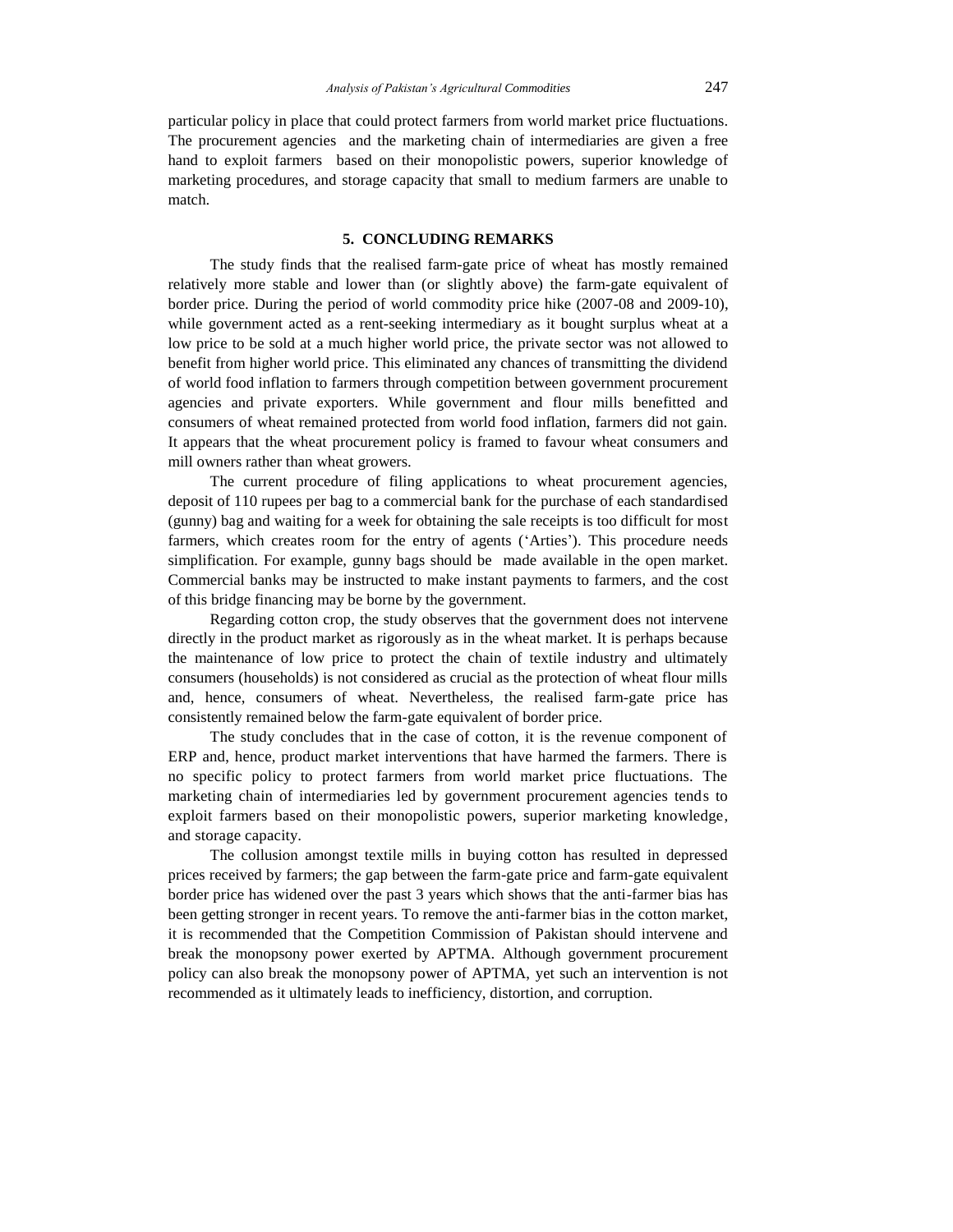## **APPENDIX Proofs of Equations (3) and (4)**

Substituting for the value-added in the presence and absence of distortions in ERP formula given by Equation (2), denoting the prices of input i in the presence and absence of distortions by  $W_1^i$  and  $W_0^i$  respectively, the realised quantity of input i in the presence of distortion by  $X_1^i$  and re-arranging the resulting expression, yields:

$$
ERP = \frac{(P_1 - \sum w_1^i x_1^i) - (P_0 - \sum w_0^i x_1^i)}{P_0 - \sum w_0^i x_1^i} = \frac{P_1 - P_0}{P_0 - \sum w_0^i x_1^i} - \frac{\sum w_1^i x_1^i - \sum w_0^i x_1^i}{P_0 - \sum w_0^i x_1^i} \qquad \qquad \dots \quad (A)
$$

Further manipulations result in Equation (3) as follows.

$$
ERP = \frac{P_0}{P_0 - \sum W_0^i X_1^i} \frac{P_1 - P_0}{P_0} - \sum_{i=1}^n \frac{W_0^i X_1^i}{P_0 - \sum W_0^i X_1^i} \frac{W_1^i - W_0^i}{W_0^i} \dots \dots \dots \dots \tag{B}
$$

Or

$$
ERP = S_0^Q \ NRP^Q - \sum_{i=1}^n S_0^i \ NRP^i \quad \dots \quad \dots \quad \dots \quad \dots \quad \dots \quad \dots \tag{C}
$$

The second expression in Equation (A) can also be manipulated as follows.

∑ ∑ ∑ ∑ ∑ ∑ ∑ ∑ … … … … (D)

Or

$$
\frac{\sum w_1^i x_1^i - \sum w_0^i x_1^i}{P_0 - \sum w_0^i x_1^i} = \frac{\sum w_0^i x_1^i}{P_0 - \sum w_0^i x_1^i} \frac{\sum w_1^i x_1^i / \sum w_0^i x_1^i - 1}{1} = S_0^I NRP^I \qquad \dots \qquad \dots \qquad (E)
$$

Substituting this result into Equation (A) and carrying the result to equations (B) and (C) yields the following result.

$$
ERP = S_0^Q \ NRP^Q - S_0^I \ NRP^I \qquad \qquad \dots \qquad \dots \qquad \dots \qquad \dots \qquad \dots \qquad (F)
$$

#### **REFERENCES**

Agricultural Policy Institute (Various Years) *Cotton Policy Analysis.*

- Agricultural Policy Institute (Various Years) *Wheat Policy Analysis.*
- Bhagwati, J. (1968). More on equivalence between tariffs and quotas. *The American Economic Review*, *58*(1), 142–146.
- Chiou, J. R., Hwang, H., & Lin, Y. S. (2005). On the equivalence of tariffs and quotas under a revenue constraint. *Review of Development Economics*, *9*(3), 343–358.
- Corden, W. M. (1962). The logic of Australian tariff policy. In *Planned and Unplanned Development* (Economic Papers No. 15). Sydney: Economic Society of Australia and New Zealand, pp. 38-58. Reprinted in Abridged Form in Corden, *The Road to Reform*, Melbourne: Addison-Wesley, 1997.
- Corden, W. M. (1966). The structure of a tariff system and the effective protective rate. *Journal of Political Economy*, *74*(3), 221–237.
- Corden, W. M. (1969). Effective protective rates in the general equilibrium model: A geometric note. *Oxford Economic Papers*, *21*(2), 135–141.

Corden, W. M. (1971). *The theory of protection*. Oxford University Press.